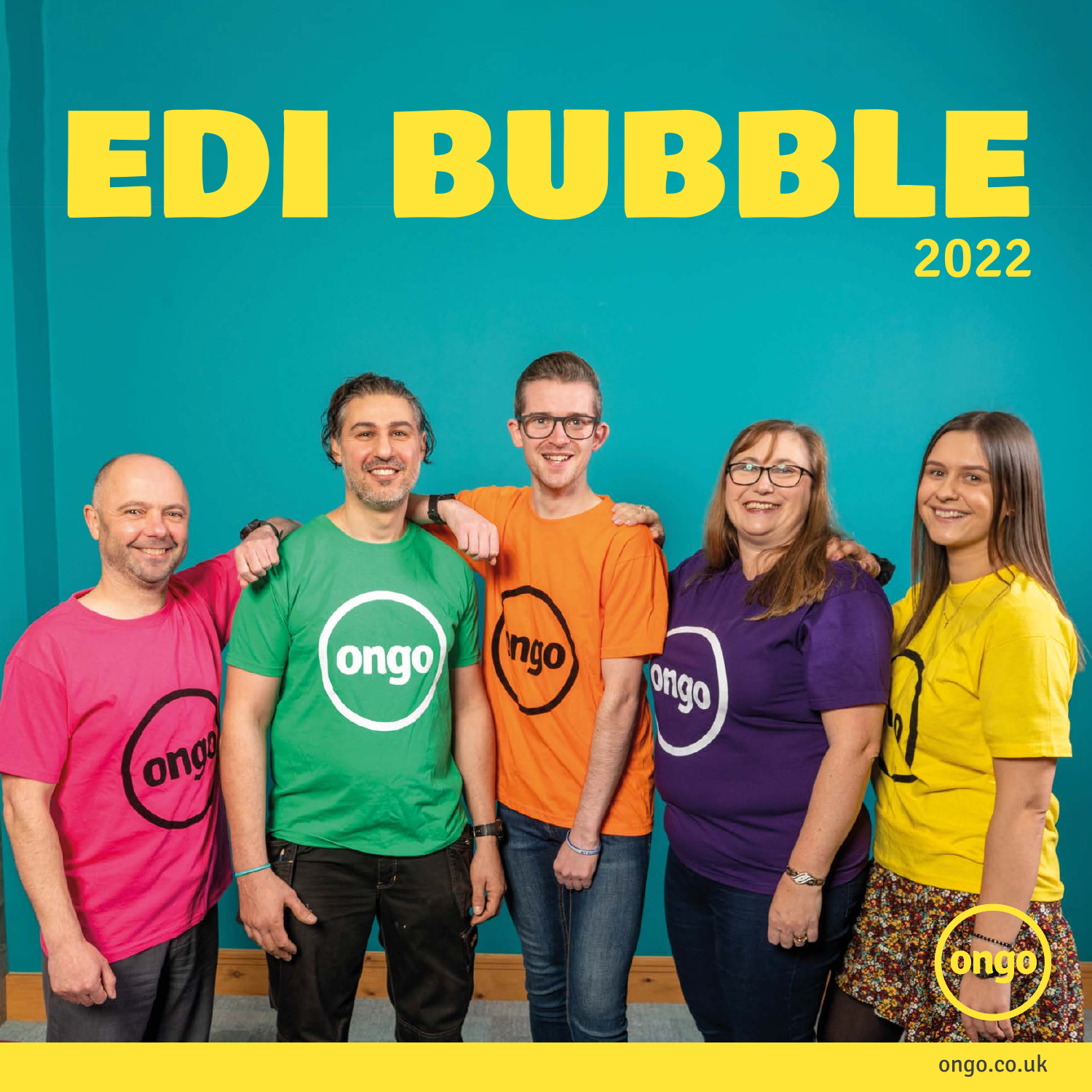## **Welcome from the group**

### **What does FREDIE mean to us?**



#### **Awards and accreditations**



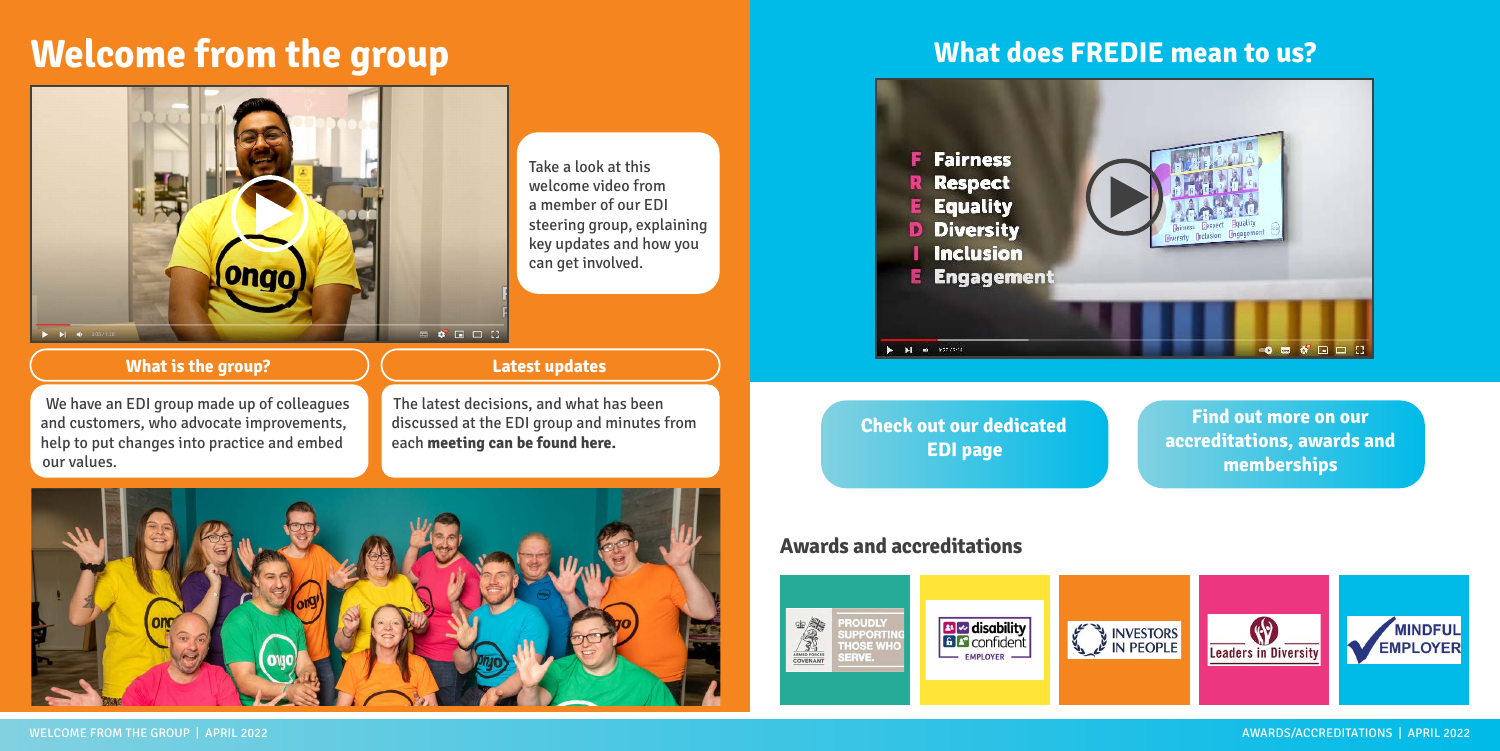# **Equality, diversity and inclusion**

### **Statement from our Board**

### **We are fully committed to fairness, respect, equality, diversity, inclusion and engagement (FREDIE).**

It is so important to us everyone has the right to fair and equal treatment, and we recognise people using our services and those working for us, come from diverse backgrounds.

The words we have used here are taken from our EDI policy - but we want to do much more than just have a set of words that you can read. We want to show you that we're truly committed to equality. After all, it's our actions that count and not our words.

Our Board has considered, debated and agreed a set of objectives and priorities that will help us to deliver our aims of equality and address inequalities.

So that we can make sure we're always improving, with FREDIE in the forefront of everything we do, we've put together a roadmap of where we are at the moment, and where we want to get to.

 $\binom{1}{0}$ 

岡

289

 $\mathbb{Q}$ 

**[Read our EDI](https://www.ongo.co.uk/media/4510/ongo-edi-document-2021-digi-art.pdf)  roadmap**

## **Our workforce**

### **Gender pay gap**

We publish our gender pay gap information every year. This is the average difference in pay received by the men and women employed by us.

This is different to equal pay, where men and women doing the same job are paid the same. Everyone doing the same job in Ongo receives the same pay and benefits.

**Our mean gender pay gap is better than the national average of 15.4%.**



#### **Increasing diversity**

We have signed up to the Housing Diversity Network's (HDN) Board Diversity Programme, as part of our mission to increase diversity at Board level.

This programme supports aspiring Board members from underrepresented groups in achieving their aspirations by providing training and mentoring to develop their skills and knowledge to get there.

The programme also supports us in our search for diverse Board members and, once recruited, in the induction, ongoing mentoring and support to ensure they offer a good contribution and we are able to retain the standard.

#### **Recruitment and workforce**